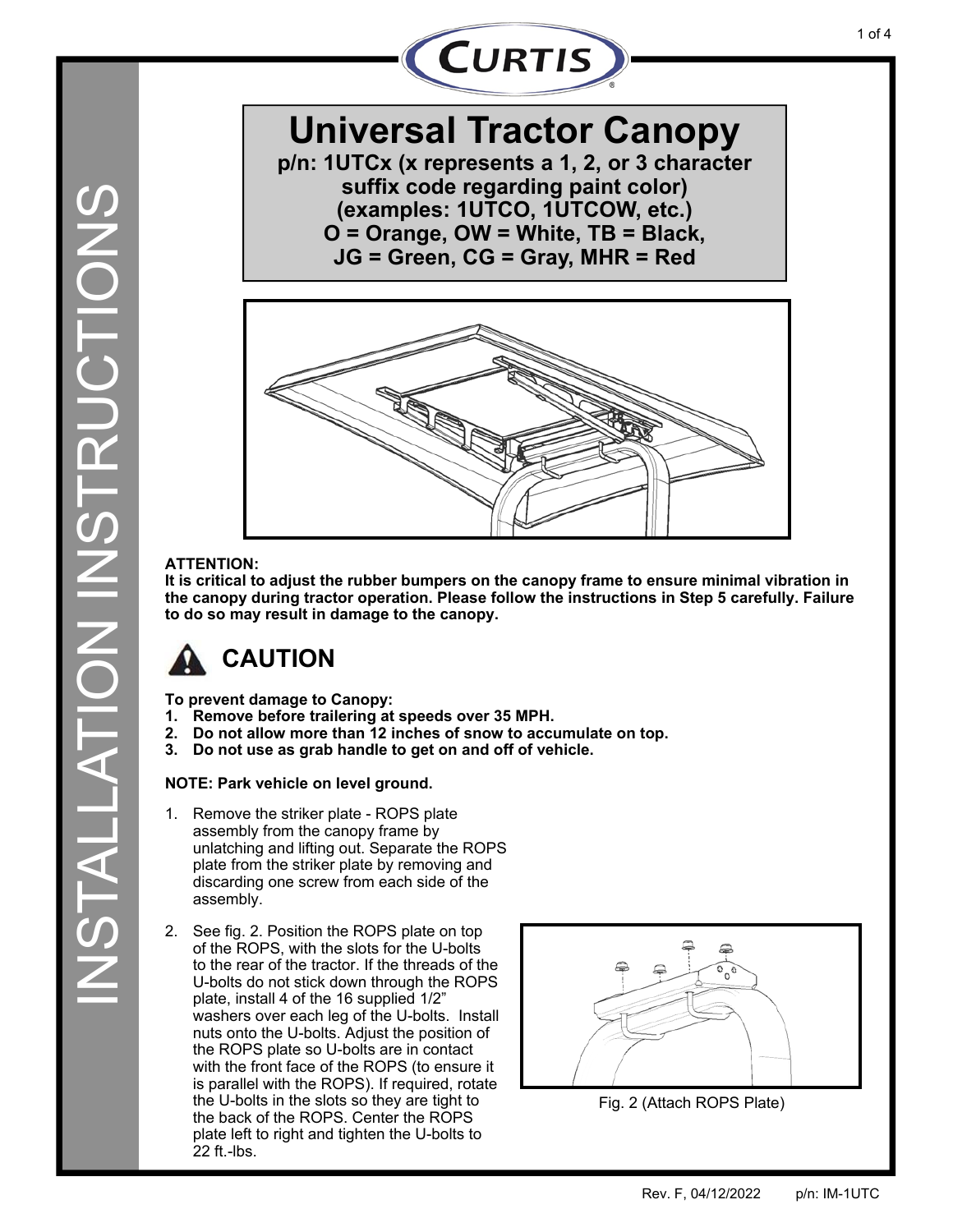### Canopy Installation

3. See fig. 3. Attach the Striker Plate to the ROPS Plate using the supplied 1" long 5/16-18 screws. Take care not to cross thread the weld nuts. Use a level to set desired plate angle, then tighten screws. Tighten to 22 ft.-lbs.

- 4. See figures 4a and b. Latch the canopy frame into the striker plate. Position the canopy on top of the frame. The frame has multiple slots in it to allow the canopy to move front to back a total of 12". For reference:
	- For forward leaning ROPS, use rearward holes.
	- For Vertical ROPS, use center holes.
	- For rearward leaning ROPS, use forward holes.

Line up the holes in the canopy with the slots in the canopy frame in the position that best suits your application. Note and/or mark the position and remove the canopy and frame from the tractor. Attach roof to frame using supplied hardware, 3/4" long 5/16-18 screws through steel washer, rubber washer, then roof. Tighten hardware to 120 inch-lbs.

**NOTE: Install hardware in every hole in the canopy regardless of whether or not it goes through the frame. This will ensure the canopy is water tight.**



Fig. 3 (Attach Striker Plate)



Fig. 4a (Hole Alignment)



Fig. 4b (Attach Roof to Frame)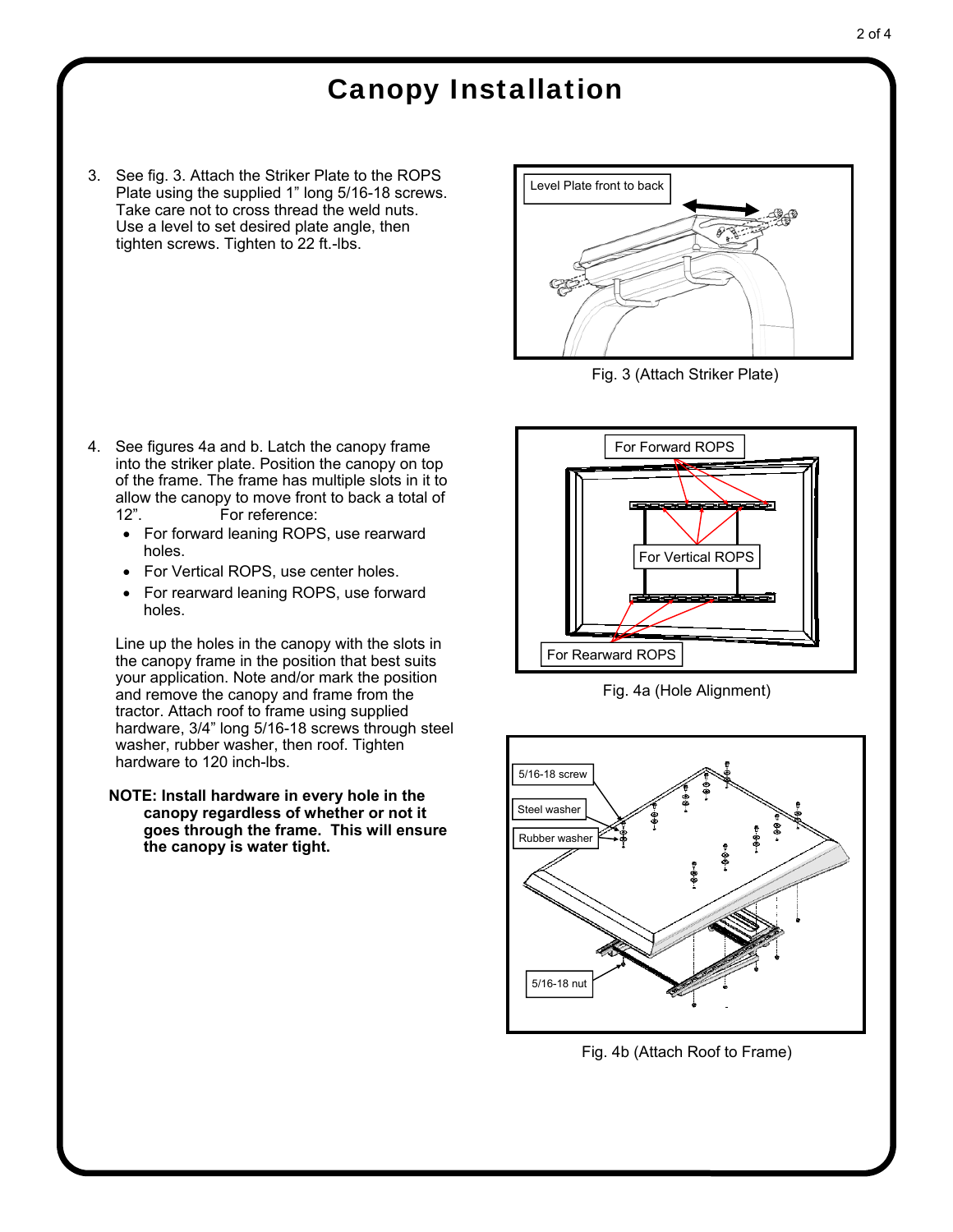### Canopy Installation

- 5. Loosen the jam nut on each bumper (ref. figure 5B), then mount and latch the canopy per fig. 5A. With one hand, push upwards on the canopy to take up the play in the latches. With the other hand, unthread both bumpers down finger tight to the striker plate. Unlatch and pivot the canopy up to further unthread each bumper equally one full turn at a time. Re-latch and check latching resistance after each adjustment. The bumpers should stabilize the canopy and it should require downward force to latch, but not so much that double clicking the latches becomes difficult. Unlatch a final time and tighten the jam nut on each bumper to 10 ft-lbs.
- 6. Discard any extra washers.



Fig. 5A (Latch Canopy)



Fig. 5B (Adjust Bumpers)